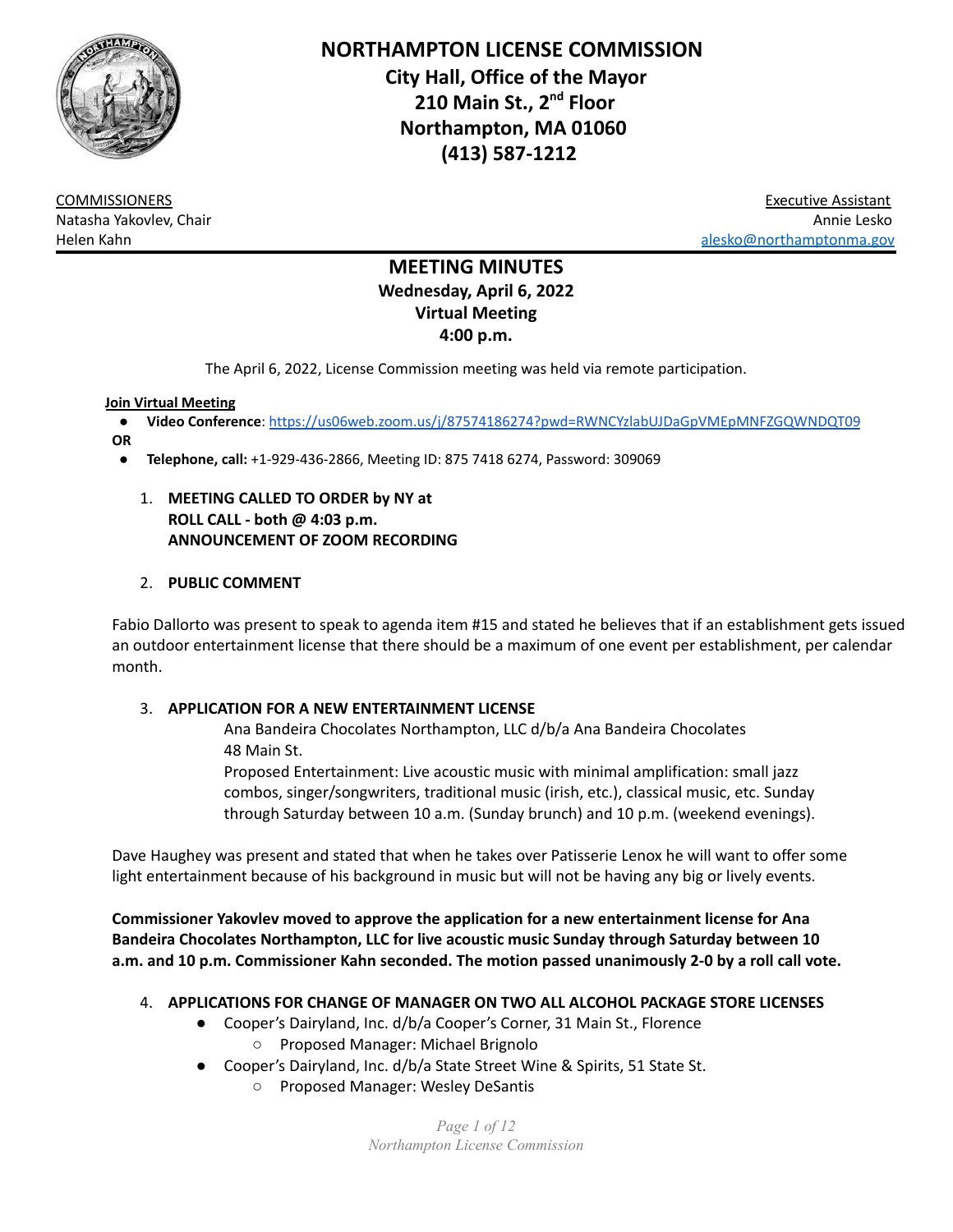Rich Cooper was present and stated that he has two long time employees that essentially run operations at their respective locations, Wesley DeSantis, a 17 year employee, and Michael Brignolo, a 10 year employee. Rich noted that each individual is on the floor training employees and meeting with customers and salespeople so it only makes sense to make them managers on the licenses.

**Commissioner Kahn moved to approve the applications for change of managers on two all alcohol package store licenses held by Cooper's Dairyland, Inc. Commissioner Yakovlev seconded. The motion passed unanimously 2-0 by a roll call vote.**

#### 5. **APPLICATIONS FOR SHORT TERM LIQUOR LICENSES**

The Academy of Music, 274 Main St. Type: Wine & Malt Request Fee Waiver

Date/Time: April 11, 2022, 7 p.m. to 11 p.m. Event: Tommy Emmanuel

Date/Time: April 13, 2022, 7 p.m. to 11 p.m. Event: An Evening with Cowboy Junkies

Date/Time: April 16, 2022, 7 p.m. to 11 p.m. Event: Godspeed You! Black Emperor

Date/Time: April 22, 2022, 7 p.m. to 11 p.m. Event: Aimee Mann

Date/Time: April 26, 2022, 7 p.m. to 11 p.m. Event: The Zombies

Date/Time: April 28, 2022, 7 p.m. to 11 p.m. Event: Hot Tuna

Melissa Cleary was present for these applications and stated there are no changes.

**Commissioner Yakovlev moved to approve the short term liquor licenses for the Academy of Music including the application for BenDeLa Creme listed under New Business, as well as approve the fee waiver. Commissioner Yakovlev seconded. The motion passed unanimously 2-0 by a roll call vote.**

#### 6. **APPLICATIONS FOR SHORT TERM LIQUOR LICENSES**

Drawing Board Brewing Company, 36 Main St., Florence Type: Wine & Malt

Date/Time: April 16, 2022, 12 p.m. to 10 p.m. Event: Pints on the Patio

Date/Time: April 30, 2022, 12 p.m. to 10 p.m. Event: Pints on the Patio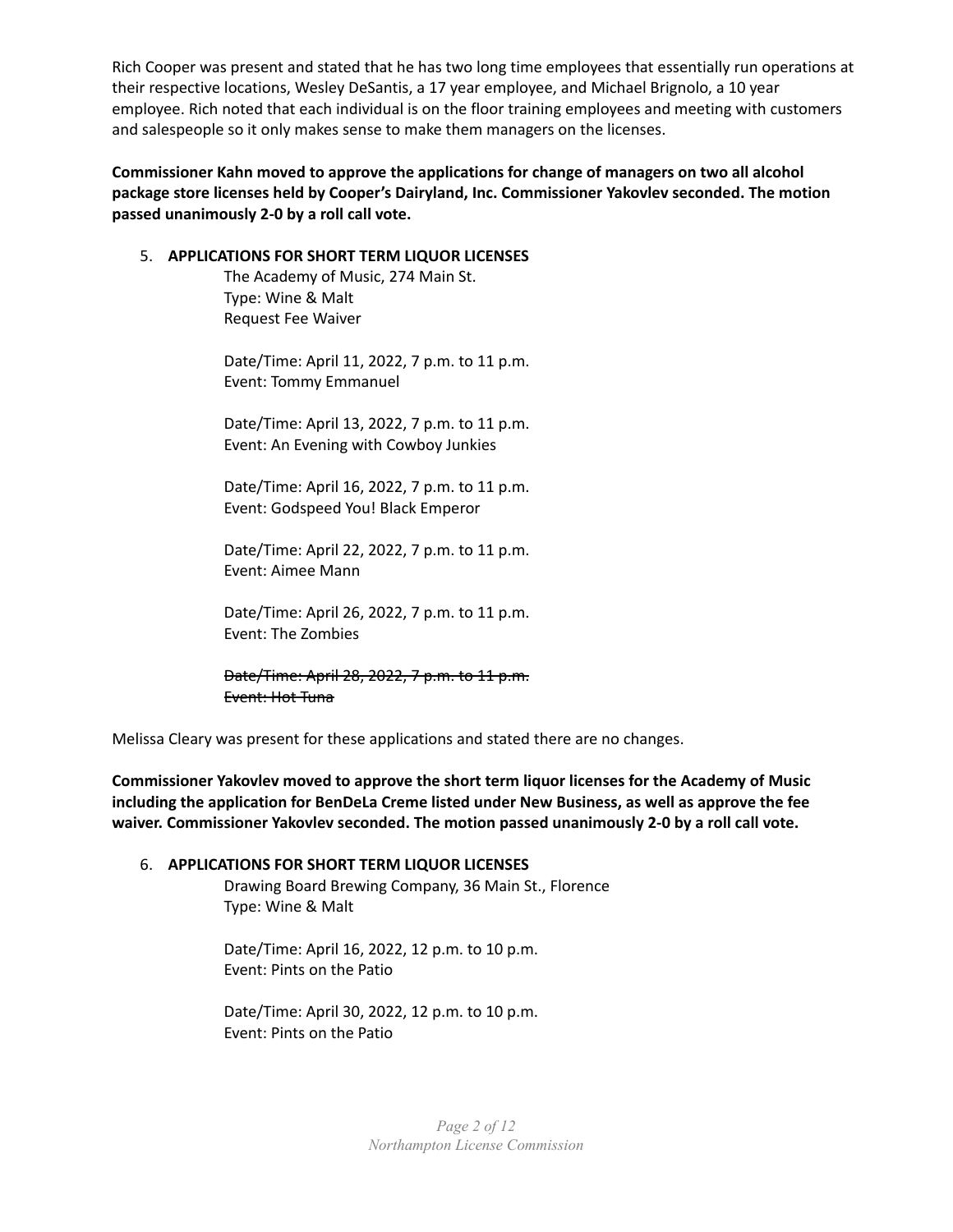This application was taken after agenda item #8. Corey Lynch was present for this application and stated this even will be held in the same manner as usual.

**Commissioner Yakovlev moved to approve the applications for short term liquor licenses for Drawing Board Brewing Company for April 16, 2022 and April 30, 2022. Commissioner Kahn seconded. The motion passed unanimously 2-0 by a roll call vote.**

# 7. **APPLICATION FOR FARM WINERY LIQUOR LICENSE TO SELL AT FARMERS MARKETS & AGRICULTURAL EVENTS**

Ragged Hill Cider Company, West Brookfield, MA Dates: Tuesdays from April 19, 2022 - November 8, 2022 Times: 1:30 p.m. to 6:30 p.m. Event: Tuesday's Farmers Markets

# **Commissioner Kahn stated for the record that she completed a financial disclosure statement because she is employed by Grow Food Northampton, which runs the Tuesday Farmers Market. The clerk noted** that the disclosure was signed off on by Mayor Sciarra so she is authorized to vote on this agenda item.

Annie Garwood-Hampp was present for this application and stated she has been at farmers markets throughout the Commonwealth and is very familiar with the process. She asked whether or not there were any restrictions with sampling this year. Commissioner Kahn stated that there are no Health Department/COVID restrictions this year.

**Commissioner Yakovlev moved to approve the application for a Farm Winery License for Ragged Hill Cider Company to sell at the Tuesday Market. Commissioner Kahn seconded. The motion passed unanimously 2-0 by a roll call vote.**

## 8. **APPLICATION FOR A SHORT TERM LIQUOR LICENSE**

Trustees of Forbes Library d/b/a Forbes Library, 20 West St. Date/Time: May 14, 2022, 4 p.m. to 5:30 p.m. Event: Trustees Award Reception in the Hosmer Gallery Type: All Alcohol

Lisa Downing was present and stated the trustees are having an award ceremony in the gallery with wine only for an hour and a half. TIPS servers will be serving at the event.

**Commissioner Kahn moved to approve the application for a short term liquor license for Forbes Library al;ong with the fee waiver request. Commissioner Yakovlev seconded. The motion passed unanimously 2-0 by a roll call vote.**

# 9. **APPLICATIONS FOR SHORT TERM LIQUOR LICENSES**

Building 8 Brewing, 320 Riverside Dr. Type: Wine & Malt

Date/Time: April 8 and 9, 2022, 6 p.m. to 11 p.m. Event: Arts & Music @ Bombyx, 130 Pine St., Florence

Date/Time: April 14, 2022, 7 p.m. to 11 p.m. Event: Live Music @ Bombyx, 130 Pine St., Florence

Date/Time: May 8, 2022, 7 p.m. to 11 p.m.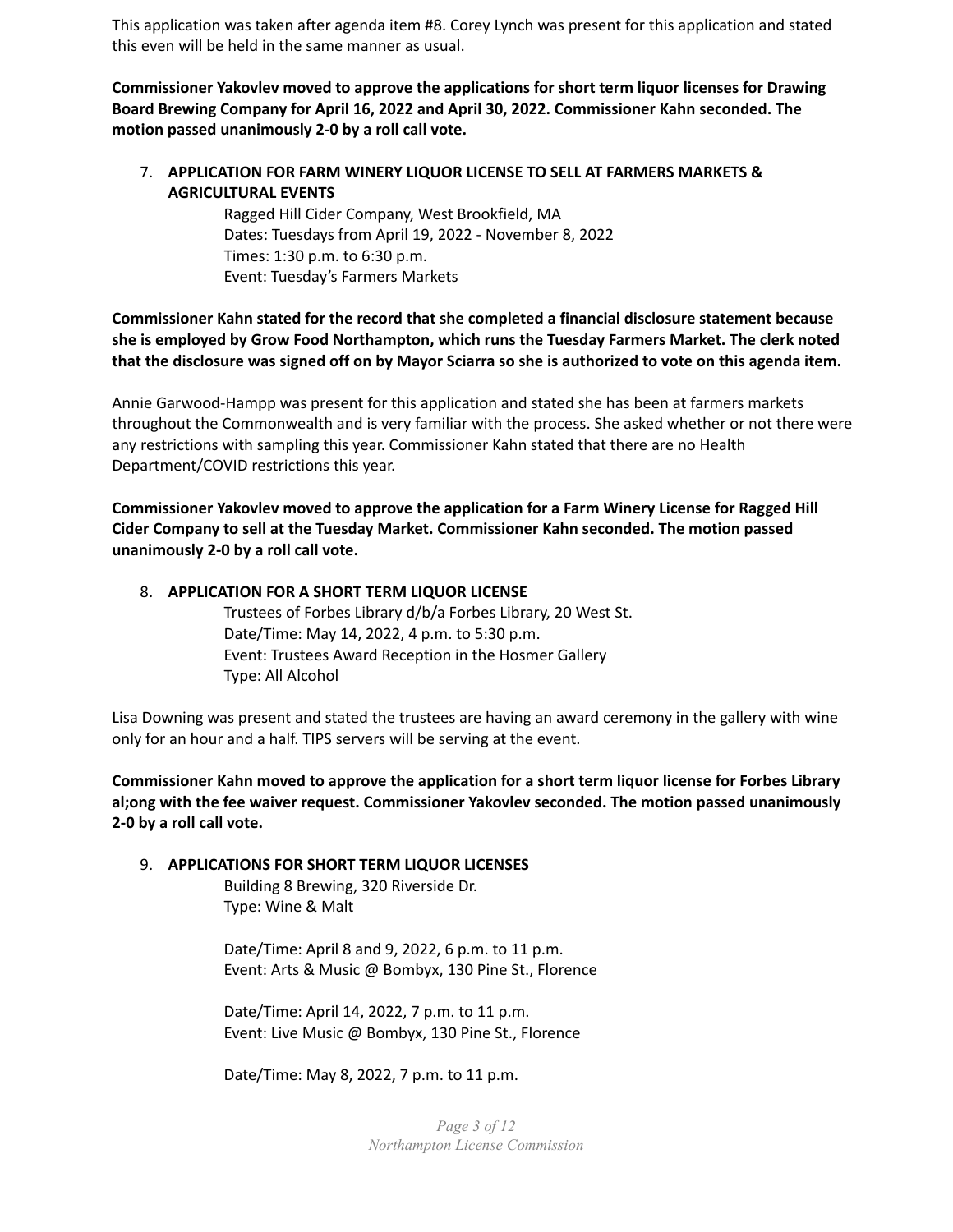Event: Live Music @ Bombyx, 130 Pine St., Florence

These applications were taken after agenda item #14. O'Brian Tomalin was present and stated that there is nothing new to report and the events are held in the same manner as usual.

**Commissioner Yakovlev moved to approve the applications for short term liquor licenses for Building 8 Brewing. Commissioner Kahn seconded. The motion passed unanimously 2-0 by a roll call vote.**

#### 10. **APPLICATION FOR A SHORT TERM LIQUOR LICENSE**

Northampton Center for the Arts, Inc. Date/Time: Saturday, April 30, 2022, 7:30 p.m. to 12:30 a.m. Event: "Revelry at 33" - Fundraiser for NCFA Type: All Alcohol Fee: Request Fee Waiver

Joanna Walker was present for this application and stated the event is a fundraiser for the Northampton Center for the Arts. Joanna noted that they want to serve beer, wine and a few select cocktails. Majestic Saloon will be serving, there will be a band, tickets will be sold and the fundraiser will be inside the flex space.

**Commissioner Kahn moved to approve the application for a short term liquor license for the Northampton Center for the Arts for Saturday, April 30, 2022, along with the fee waiver. Commissioner Yakovlerv seconded. The motion passed unanimously 2-0 by a roll call vote.**

#### 11. **APPLICATIONS FOR OUTDOOR DINING EXTENSIONS INTO PUBLIC SPACES**

- Zingara, Ltd. d/b/a Packard's, 14 Masonic St.
	- 396 square feet in two parking spots directly in front of Packard's

Bob McGovern was present for this application and stated that the set up will be the same as last year with the addition of video surveillance for the safety of the customers.

**Commissioner Kahn moved approval of the extension of premises for Zingara Ltd. as shown on plan on** file with the License Commission to include two parking spaces directly in front of the restaurant totaling 396 square feet, cordoned off by jersey barriers placed by the city, to include the sidewalk in between **limited to transportation of alcoholic beverages only from April 5, 2022 through November 15, 2022, 7** days a week from 4 p.m. to 1 a.m. and contingent upon site inspection by the Building Department prior **to operation. Commissioner Yakovlev seconded. The motion passed unanimously 2-0 by a roll call vote.**

- MP Majestic Enterprises, LLC d/b/a Majestic Saloon, 24 Main St.
	- 2 parking spots on Main St. in front of Majestic

Kayla Manzi and Phil Peake were both present for this application. Kayla stated they have been working hard on a menu and hope to open for lunch and serve from 12 to 10 p.m.

Commissioner Yakovlev mentioned the obstacle of having a railing in the way that will need to be worked around. Kayla stated she is looking to have a host outside on the weekend to control the area to direct people around the railing. There will be no entertainment outside, just food and drinks.

**Commissioner Yakovlev moved approval of the extension of premises for MP Majestic Enterprises, LLC as** shown on plan on file with the License Commission to include two parking spaces directly in front of the **restaurant totaling 320 square feet, cordoned off by jersey barriers placed by the city, to include the sidewalk in between limited to transportation of alcoholic beverages only from April 6, 2022 through**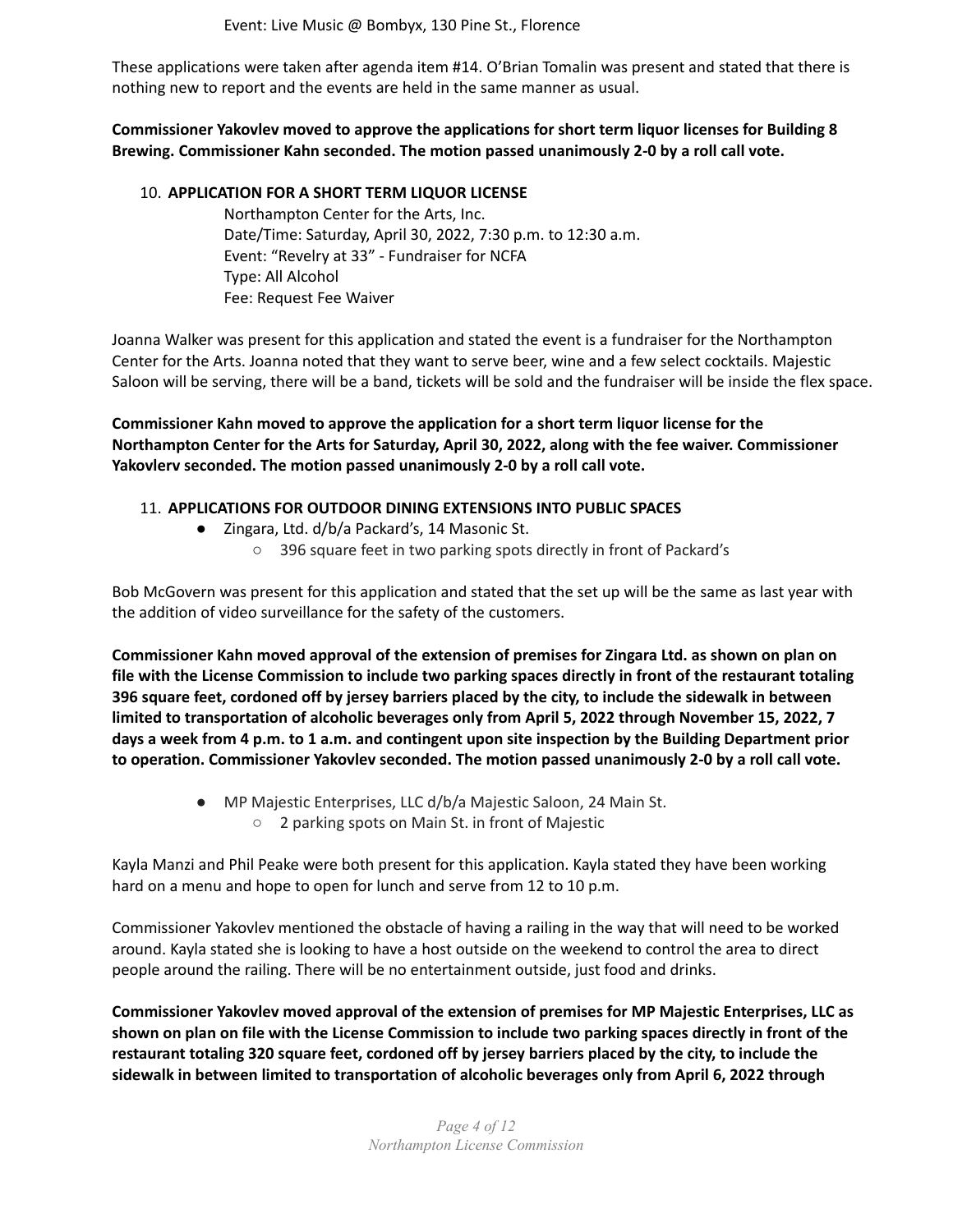November 15, 2022, 7 days a week from 12 Noon to 10 p.m. and contingent upon site inspection by the **Building Department prior to operation. Commissioner Kahn seconded. The motion passed unanimously 2-0 by a roll call vote.**

- Wine Witch, LLC, 159 Main St.
	- 3 tables on sidewalk

No one was present at this time. The Commission moved on to the next item.

Dave Greeman was now present for this application and stated he is looking to have outdoor seating on the sidewalk directly in front of the window in front of the restaurant. The bank wasn't amenable to having tables infringing in front of their facade but the hair salon next door mentioned they wouldn't mind.

Commissioner Yakovlev requested something in writing if the tables need to be spread out in front of the hair salon's space.

The clerk asked about delineations.

Dave Greeman noted that he will have red carpet ropes to cordon off the space and there will be enough space left for ADA accessibility.

**Commissioner Yakovlev moved approval of the extension of premises for Wine Witch, LLC as shown on** plan on file with the License Commission to include three tables and 15 chairs in front of the restaurant **to include the sidewalk in between limited to transportation of alcoholic beverages only from May 1,** 2022 through November 15, 2022, 7 days a week from 11:30 a.m. to 11:30 p.m. and contingent upon site **inspection by the Building Department prior to operation.**

- LANRAN, LLC d/b/a The Dirty Truth, 29 Main St.
	- Sidewalk and 1.5 parking spots on Main St.

Kyle Anderson was present for this application and stated he has the same set up as last year with the exception of changing a few tables out for smaller tables but the footprint is all the same.

**Commissioner Kahn moved approval of the extension of premises for LANRAN, LLC d/b/a The Dirty Truth** as shown on plan on file with the License Commission to include the sidewalk in front of the restaurant and space in Main Street cordoned off by jersey barriers placed by the city, to include the sidewalk in **between limited to transportation of alcoholic beverages only from April 6, 2022 through November 15,** 2022, Tuesday through Saturday from 12 p.m. to 11 p.m. and Mondays from 4 p.m. to 11 p.m. and **contingent upon site inspection by the Building Department prior to operation. Commissioner Yakovlev seconded. The motion passed unanimously 2-0 by a roll call vote.**

> ● Sylvester's Fine Foods, Inc. d/b/a Sylvester's Restaurant, 111 Pleasant St. ○ 2 parking spots in front of Sylvester's

Jilian Duclos, manager of Sylvester's, was present for this application and stated she will have the same tables with half the capacity this year to keep it more reasonable for staff throughout the summer.

**Commissioner Yakovlev moved approval of the extension of premises for Sylvester's Fine Foods, Inc. d/b/a Sylvester's Restaurant as shown on plan on file with the License Commission to include two parking spaces cordoned off by jersey barriers placed by the city, to include the sidewalk in between limited to transportation of alcoholic beverages only from April 6, 2022 through November 15, 2022,**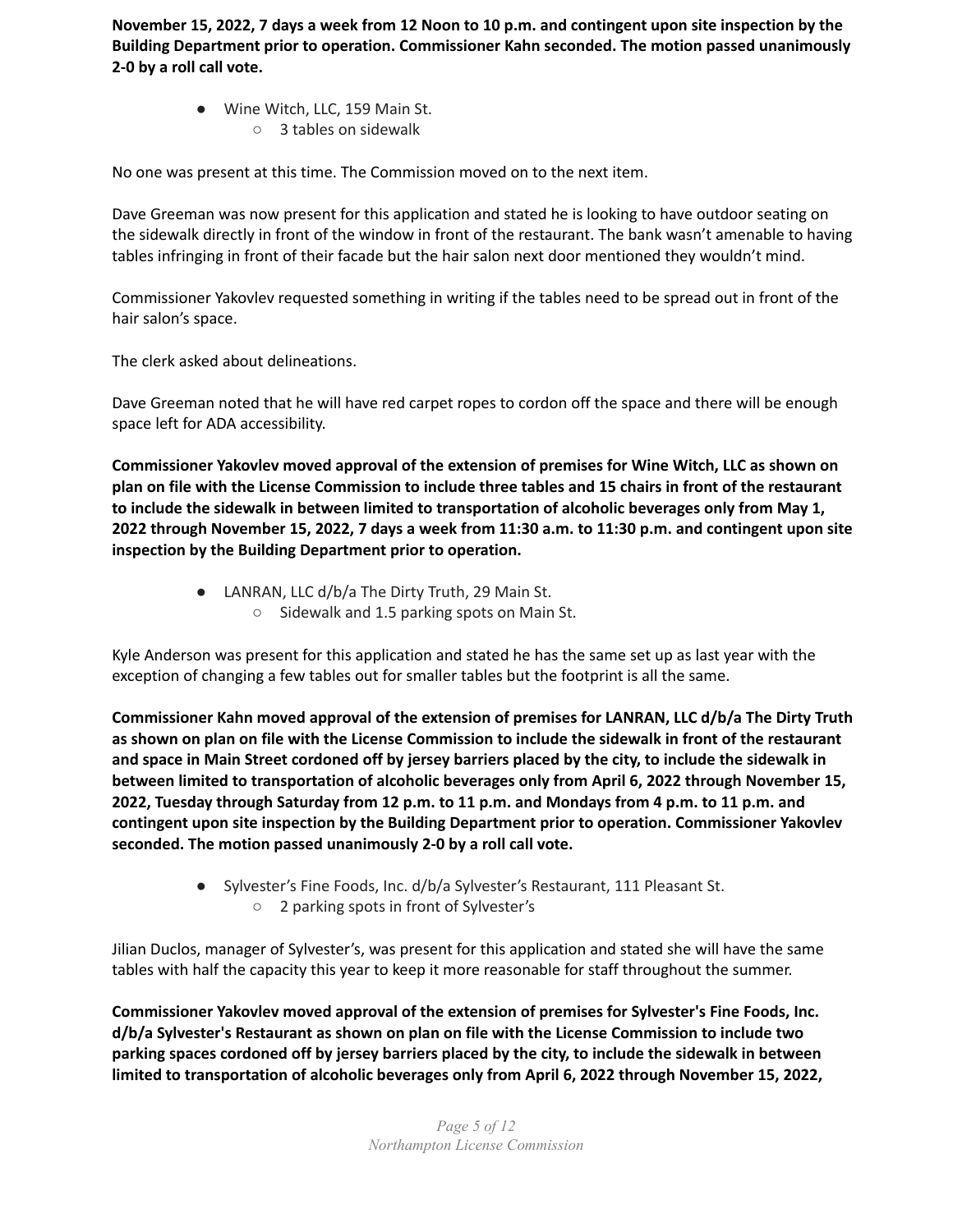**Thursday through Monday from 8am to 3pm and contingent upon site inspection by the Building Department prior to operation. Commissioner Kahn seconded. The motion passed unanimously 2-0 by a roll call vote.**

> ● Amanouz Cafe, 44 Main Street ○ 1.5 parking spots on Lower Main

No one was present for this application. The clerk noted that this is the same application as in years passed.

**Commissioner Kahn moved approval of the extension of premises for Amanouz Cafe as shown on plan** on file with the License Commission to include 1.5 parking spaces on Lower Main Street cordoned off by **jersey barriers placed by the city, to include the sidewalk in between limited to transportation of** alcoholic beverages only from April 6, 2022 through November 15, 2022, 7 days a week from 9 a.m. to 10 **p.m. and contingent upon site inspection by the Building Department prior to operation. Commissioner Yakovlev seconded. The motion passed unanimously 2-0 by a roll call vote.**

> ● Very Limited d/b/a Fitzwilly's/Toasted Owl, 23 Main St. ○ 2 parking spaces cordoned off by jersey barriers

Fred Gohr was present for this application and stated the parking lot will be the same setup with a 40'x50' ten with servers going in and out the side door by Toasted Owl. The full menu will be offered and they will be open for lunch at 11:30 a.m. and serve until midnight with most nights ending before that.

**Commissioner Kahn moved approval of the extension of premises for Very Limited d/b/a Fitzwilly's/Toasted Owl as shown on plan on file with the License Commission to include two parking** spaces on Lower Main Street to be cordoned off by jersey barriers placed by the city, to include the **sidewalk in between limited to transportation of alcoholic beverages only from April 6, 2022 through** November 15, 2022, 7 days a week from 11:30 a.m. to midnight and contingent upon site inspection by **the Building Department prior to operation. Commissioner Yakovlev seconded. The motion passed unanimously 2-0 by a roll call vote.**

After this application, the Commission went back to discuss the application for Wine Witch, LLC.

- Veracruz Foods, Inc. d/b/a La Veracruzana
	- 1.5 parking spaces cordoned off by jersey barriers

Sunia Hood was present for this application and stated that everything will be the same as last year with the exception of the tent.

**Commissioner Kahn moved approval of the extension of premises for Veracruz Foods, Inc. d/b/a La Veracruzana as shown on plan on file with the License Commission to include 1.5 parking spaces on Main Street cordoned off by jersey barriers placed by the city, to include the sidewalk in between limited to transportation of alcoholic beverages only from April 6, 2022 through November 15, 2022, 7 days a week from 11 a.m. to 10 p.m. and contingent upon site inspection by the Building Department prior to operation. Commissioner Yakovlev seconded. The motion passed unanimously 2-0 by a roll call vote.**

- Washut & Ware, Inc. d/b/a Jake's Restaurant, 17 King St.
	- Approx. 130 sq. ft. of sidewalk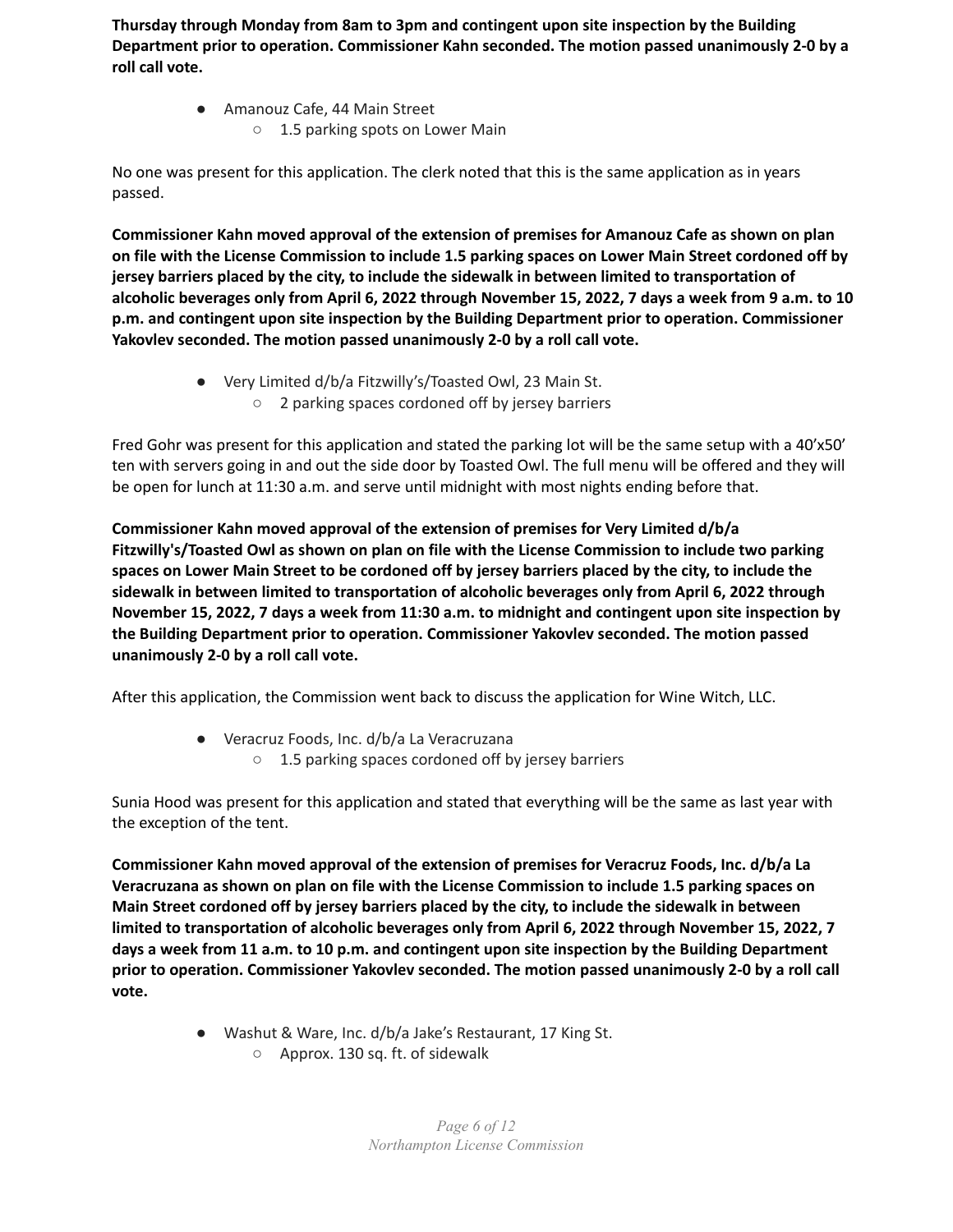Alexander Washut was present and stated that the set up is the same as last year. There will be fencing in between diners and King Street with sand bases holding it in place.

**Commissioner Yakovlev moved approval of the extension of premises for Washut & Ware, Inc. d/b/a Jake's Restaurant as shown on plan on file with the License Commission to include approximately 130 sq. ft on the sidewalk, to include the sidewalk in between limited to transportation of alcoholic** beverages only from April 6, 2022 through November 15, 2022, 7 days a week from 8 a.m. to 3 p.m. and **contingent upon site inspection by the Building Department prior to operation. Commissioner Kahn seconded. The motion passed unanimously 2-0 by a roll call vote.**

- Azad Bharat, Inc. d/b/a India House, 45 State St.
	- 3 parking spots on State Street

Amit Kanoujia was present and stated he will have the same set up as last year without the structure over the cover. This year umbrellas will be used with weighted umbrella stands. The space will be completely visible to staff inside.

**Commissioner Kahn moved approval of the extension of premises for Azad Bharat, Inc. d/b/a India House as shown on plan on file with the License Commission to include approximately 3 parking spots on State Street directly in front of the restaurant, to include the sidewalk in between limited to transportation of alcoholic beverages only from April 6, 2022 through November 15, 2022, 7 days a week from 12 Noon to 10 p.m. and contingent upon site inspection by the Building Department prior to operation. Commissioner Kahn seconded. The motion passed unanimously 2-0 by a roll call vote.**

**Commissioner Yakovlev moved to amend the motion to change the operating hours to Noon to 10 p.m. for occasional earlier openings. Commissioner Kahn seconded. The motion passed unanimously 2-0 by a roll call vote.**

# 12. **APPLICATIONS FOR OUTDOOR DINING EXTENSIONS INTO PRIVATE PROPERTY**

- LILO, Inc. d/b/a Eastside Grill, 19 Strong Ave.
	- Private alleyway/driveway

Deb Flynn was present for this application and stated the alley is the exact same as it was last year with no changes to service.

**Commissioner Yakovlev moved approval of the extension of premises for LILO, Inc. d/b/a Eastside Grill** as shown on plan on file with the License Commission to include the private driveway/alley on the side **of Eastside from April 6, 2022 through November 15, 2022, Monday, Wednesday and Thursday from 5 to** 9 p.m., Friday from 5 p.m. to 10 p.m., Saturday from 4 p.m. to 10 p.m. and Sunday 2 p.m. to 8 p.m. and **contingent upon site inspection by the Building Department prior to operation. Commissioner Kahn seconded. The motion passed unanimously 2-0 by a roll call vote.**

- Rias Baixas, LLC d/b/a Homestead., 7 Strong Ave.
	- Back patio approx. 600 sq. ft.

Jeremy Werther was present for this application and stated that the plan is to utilize it as applied for with the area roped off. Jeremy noted he was not open until 1 a.m. last year but did have hopes in turning the back patio into a lounge area but that never came to fruition. Jeremy also noted that he doesn't foresee the ability to staff both outdoor dining sections so he's thinking about turning the back patio into a three night a week barbecue by creating a separate section with a grill with vegetables and meat. Jeremy stated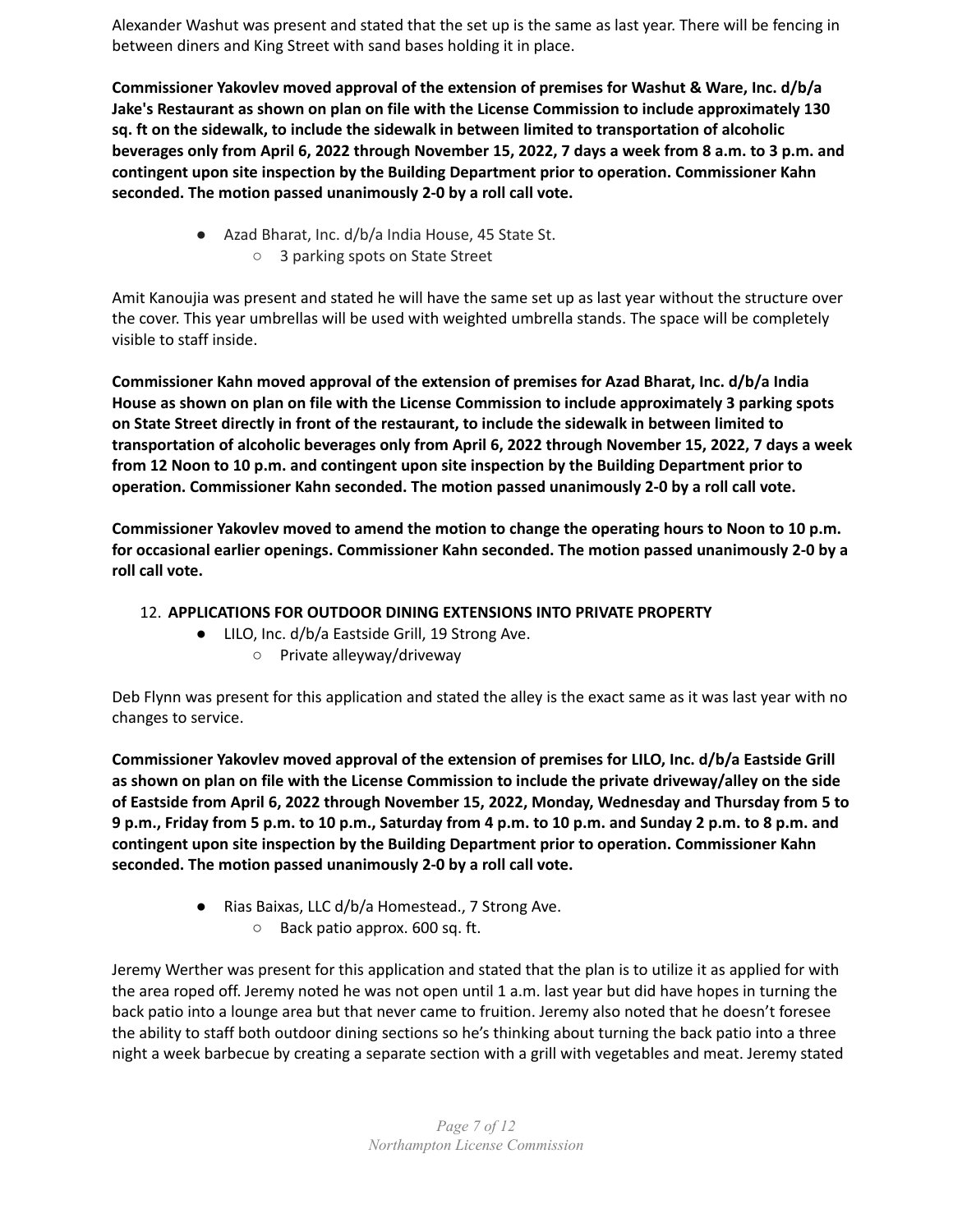he has more research to do but wanted to mention it. The clerk asked Jeremy to call her when plans are finalized so that they can discuss whether or not anything additional is needed.

Commissioner Kahn questioned how creating a separate lounge area would alleviate staffing concerns that Jeremy spoke of.

Jeremy Werther stated it's less about the physical bodies and more about the way the flow of the restaurant is. Full dining in both spaces creates a safety bottleneck for waitstaff whereas the lounge would be a separate space and wouldn't interfere with indoor/outdoor waitstaff. It's less about labor and more about safety and how staff are moving throughout the restaurant.

**Commissioner Kahn moved approval of the extension of premises for Rias Baixas, LLC d/b/a Homestead** as shown on plan on file with the License Commission to include back patio approx. 600 sq. ft. also to **include the sidewalk in between limited to transportation of alcoholic beverages only from April 6, 2022** through November 15, 2022, from 2 p.m. to 1 a.m. and contingent upon site inspection by the Building **Department prior to operation. Commissioner Yakovlev seconded. The motion passed unanimously 2-0 by a roll call vote.**

> ● Very Limited d/b/a Fitzwilly's/Toasted Owl, 23 Main St. ○ 2,000 sq. ft. in private parking lot

**Commissioner Yakovlev moved approval of the extension of premises for Very Limited d/b/a Fitzwillys/Toasted Owl as shown on plan on file with the License Commission to include adjacent private** parking lot of approx. 2,000 sq. ft. and to include the sidewalk in between limited to transportation of **alcoholic beverages only from April 6, 2022 through November 15, 2022, from 11:30 a.m. to midnight and contingent upon site inspection by the Building Department prior to operation. Commissioner Kahn seconded. The motion passed unanimously 2-0 by a roll call vote.**

> ● One Bridge Street, Inc. d/b/a Spoleto, 1 Bridge St. ○ Parking lot

Sophia Robohn, general manager at Spoleto, was present for this application and stated that she is looking to license the same space as last year with a tent.

**Commissioner Yakovlev moved approval of the extension of premises for One Bridge Street, Inc. d/b/a Spoleto as shown on plan on file with the License Commission to include entire adjacent private parking lot from April 6, 2022 through November 15, 2022, from 4 p.m. to midnight and contingent upon site inspection by the Building Department prior to operation. Commissioner Kahn seconded. The motion passed unanimously 2-0 by a roll call vote.**

- Masa Mexicano, LLC, 176 Pine St.
	- Approx. 1,800 sq. ft. of space in private parking lot

Roberto Saravia was present for this application. He stated he has the same setup as last year with the same setup.

**Commissioner Kahn moved approval of the extension of premises for Masa Mexicano, LLC as shown on** plan on file with the License Commission to include approx. 1,800 sq. ft. of the parking lot area directly **in front of restaurant to include the sidewalk in between limited to transportation of alcoholic beverages** only from April 6, 2022 through November 15, 2022, from 11 a.m. to 10 p.m. and contingent upon site **inspection by the Building Department prior to operation. Commissioner Yakovlev seconded. The motion passed unanimously 2-0 by roll call vote.**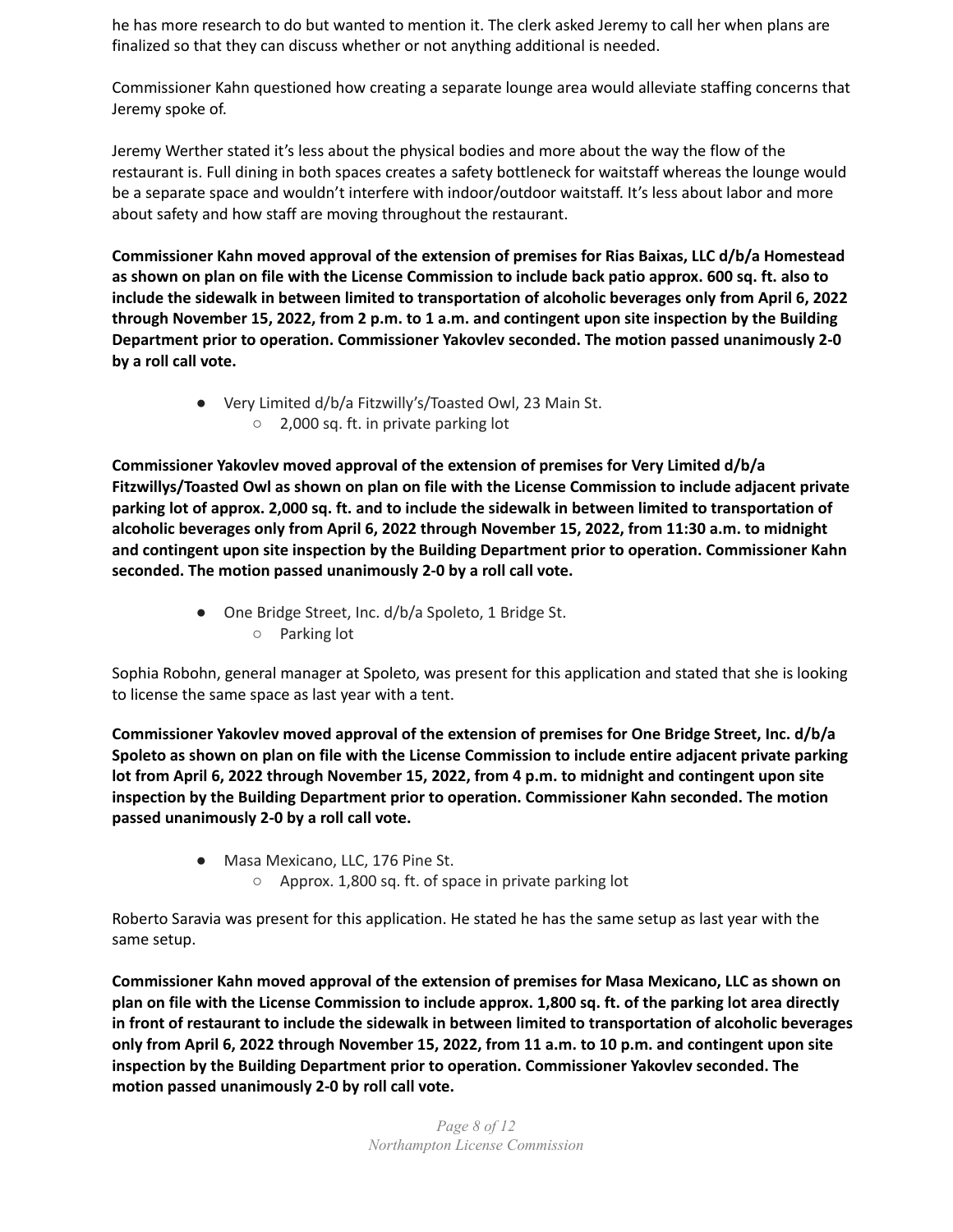# 13. **APPLICATION FOR TRANSFER OF ENTERTAINMENT LICENSE**

Transfer from: LILO, Inc. d/b/a Eastside Grill Transfer to: Ichor, LLC d/b/a Familiars Coffee & Tea Entertainment: Live Music, Wednesday (5-8pm), Thursday (5-8pm), Sunday 3-6pm) May 3, 2022 through October 10, 2022

Isaac Weiner, owner at Familiars was present, and stated that programming for Summer on Strong has been moved to Familiars this year. Last year there were no issues and entertainment always ended early. The only change this year is extending the dates to start May 3, 2022 and go until October 10, 2022.

**Commissioner Yakovlev moved to approve the transfer of the entertainment license to Ichor, LLC d/b/a Familiars Coffee & Tea keeping the same times and same days of the week. Commissioner Kahn seconded. The motion passed unanimously 2-0 by a roll call vote.**

# 14. **APPLICATIONS FOR OUTDOOR DINING EXTENSIONS FOR THE PURPOSES OF SUMMER ON STRONG**

● Ichor, LLC d/b/a Familiars Coffee and Tea, 6 Strong Ave.

Isaac Weiner was present as lead contact for Summer on Strong this year and thanked everyone who made it possible and for all of the hard work and noted he's existed for another successful year. No vote needed on the agenda item.

● LILO, Inc. d/b/a Eastside Grill, 19 Strong Ave.

Deb Flynn was present and stated her setup will be the exact same as last year with the addition of more planters and plants.

**Commissioner Kahn moved approval of the extension of premises for LILO, Inc. d/b/a Eastside Grill as** shown on plan on file with the License Commission for the purposes of Summer on Strong to include the **sidewalk in between limited to transportation of alcoholic beverages only from May 3, 2022 through** October 10, 2022, Monday, Wednesday and Thursday from 5 to 9 p.m., Friday from 5 p.m. to 10 p.m., Saturday from 4 p.m. to 10 p.m. and Sunday 2 p.m. to 8 p.m. and contingent upon site inspection by the **Building Department prior to operation. Commissioner Yakovlev seconded. The motion passed unanimously 2-0 by a roll call vote.**

● Think Tank d/b/a Progression Brewing Company, 9 Pearl St.

Drew from Progression noted that he will park his tap wagon on Summer on Strong again this year and will have 10 tables and a couple high tops with about 40 seats and will include more planters to his boundaries.

Commissioner Yakovlev asked if there were a lot of people confused by the boundary setups.

Drew noted that people were confused and tried weaving in and out of the areas but his staff was great by telling customers they can't move around with their beverages.

**Commissioner Yakovlev moved approval of the extension of premises for Think Tank Brewers, LLC d/b/a Progression Brewing Company as shown on plan on file with the License Commission for the purposes of Summer on Strong from May 3, 2022 through October 10, 2022, Monday through Friday from 12 p.m. to 10 p.m. and contingent upon site inspection by the Building Department prior to operation.**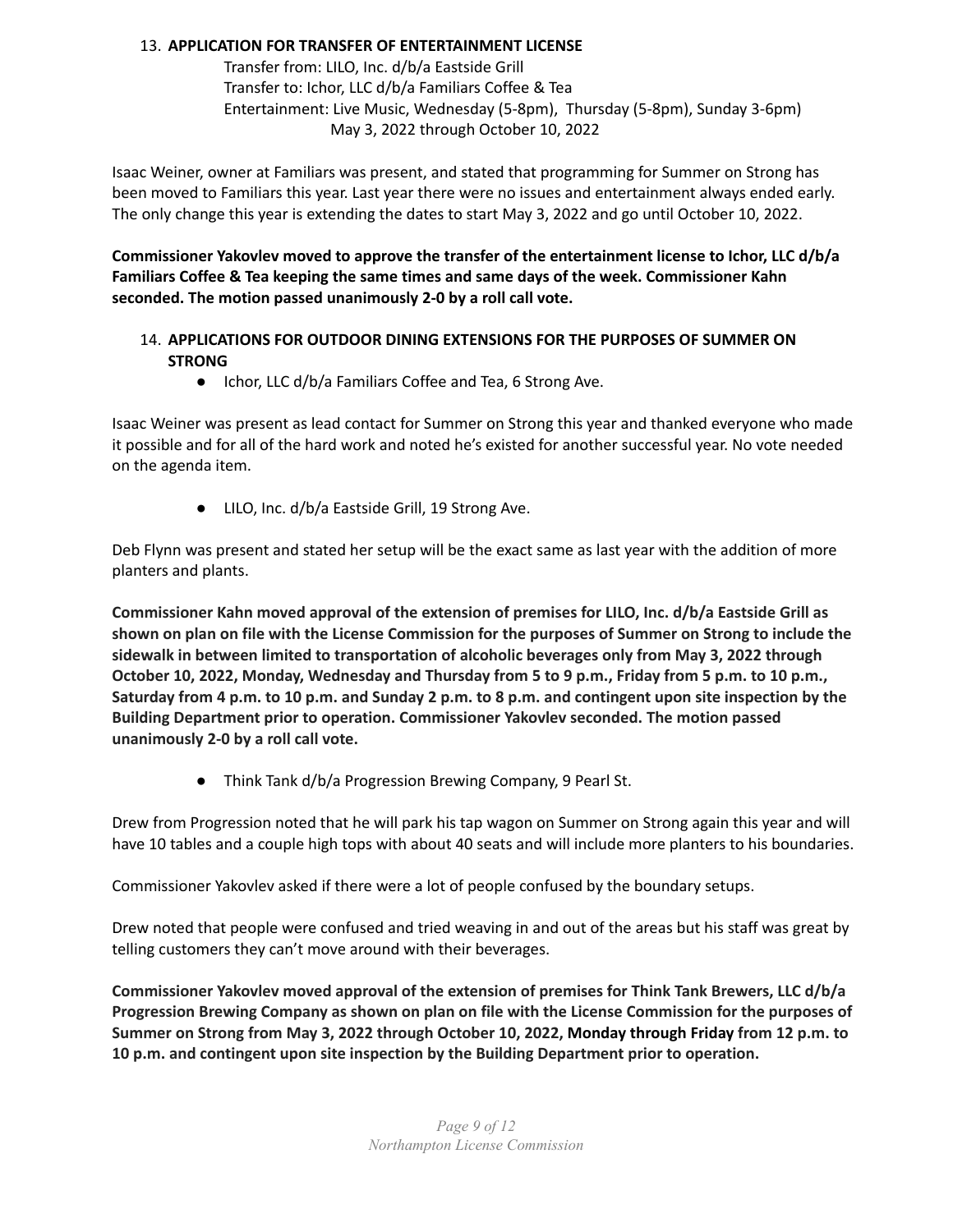**Commissioner Yakovlev offered an amendment to her motion to extend days of operation to Monday through Sunday. Commissioner Kahn seconded. The motion passed unanimously 2-0 by a roll call vote.**

● Rias Baixas, LLC d/b/a Homestead., 7 Strong Ave.

Jeremy Werther was present for this application and stated he too will be operating the same as last year with tables on the sidewalk and a space in Strong Avenue for Summer on Strong.

**Commissioner Kahn moved approval of the extension of premises for Rias Baixas, LLC d/b/a Homestead** as shown on plan on file with the License Commission to for the purposes of Summer on Strong to **include the sidewalk in between limited to transportation of alcoholic beverages only from May 3, 2022** through October 10, 2022, from 2 p.m. to 10 p.m. and contingent upon site inspection by the Building **Department prior to operation. Commissioner Yakovlev seconded. The motion passed unanimously 2-0 by a roll call vote.**

● Local Burger, Inc., 16 Main St.

Jeff Igneri was present for this application and stated he will be operating the same as last year with a few more planters.

**Commissioner Kahn moved approval of the extension of premises for Local Burger, Inc. as shown on plan** on file with the License Commission for the purposes of Summer on Strong to include the sidewalk in **between limited to transportation of alcoholic beverages only from May 3, 2022 through October 10, 2022, 11:30 a.m. to 10 p.m. and contingent upon site inspection by the Building Department prior to operation. Commissioner Yakovlev seconded. The motion passed unanimously 2-0 by a roll call vote.**

● U.N.I., Inc. d/b/a Moshi Moshi, 4 Main St.

Sangsoo Lee was present for this application and stated he will have four tables set up in Summer on Strong.

**Commissioner Kahn moved approval of the extension of premises for U.N.I., Inc. d/b/a Moshi Moshi as** shown on plan on file with the License Commission for the purposes of Summer on Strong to include the **sidewalk in between limited to transportation of alcoholic beverages only from May 3, 2022 through October 10, 2022, from 11 a.m. to 10 p.m. and contingent upon site inspection by the Building Department prior to operation. Commissioner Yakovlev seconded. The motion passed unanimously 2-0 by a roll call vote.**

# 15. **DISCUSSION OF A POSSIBLE OUTDOOR ENTERTAINMENT LICENSE**

Commissioner Yakovlev stated that this agenda item came about after seeing that Easthampton has instituted an outdoor entertainment license to where anyone who has outdoor entertainment has to apply for each event, and pay a fee for each occurrence. Commissioner Yakovlev pointed out that she got clarification from Attorney Seewald in that the License Commission has zero purview or enforcement over the city's noise ordinance.

The clerk pointed out that the ordinance is a zoning ordinance and the License Commission can't get involved in zoning matters as those are strictly enforced by the Building Department.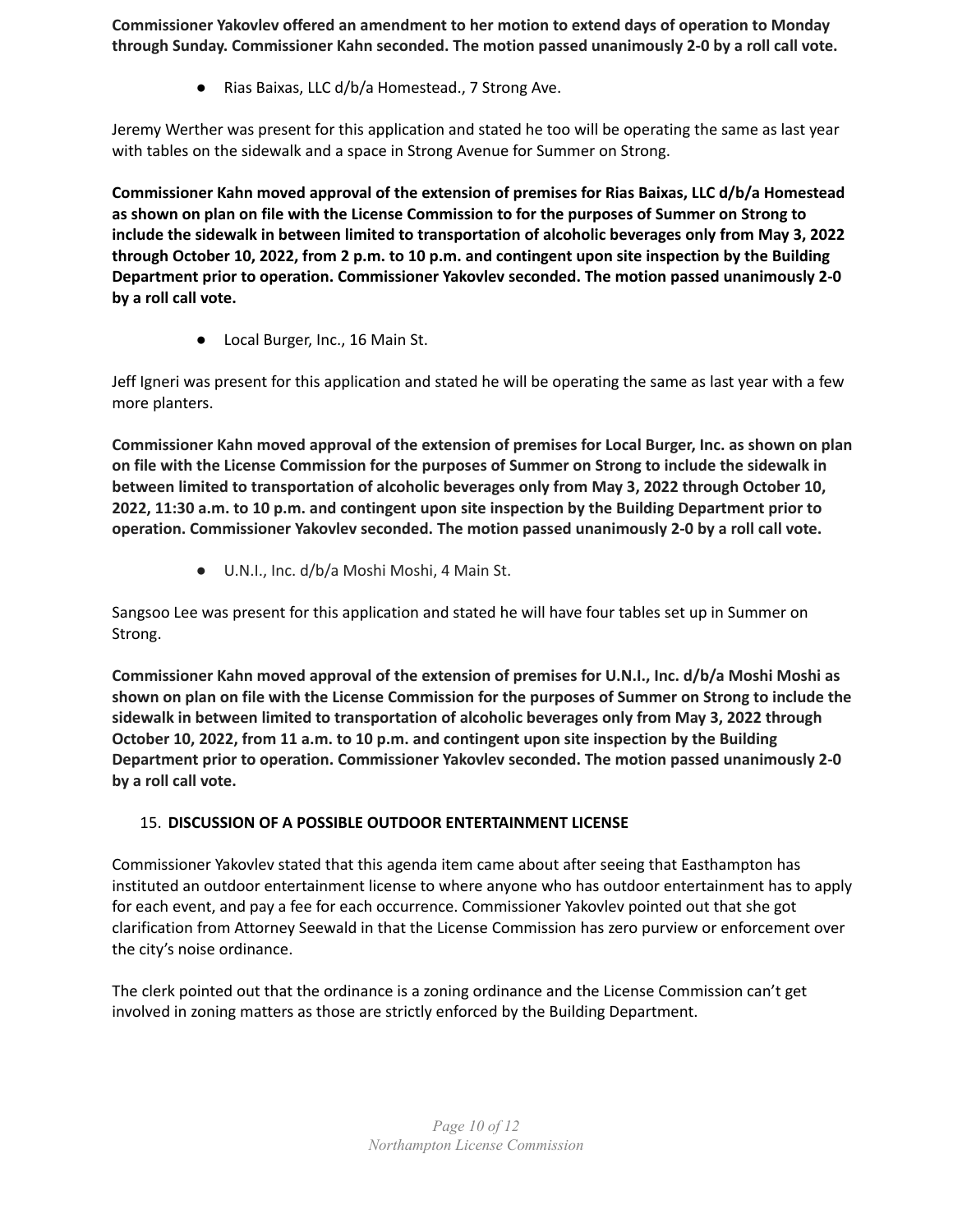Commissioner Khan noted that the Majestic came before the Commission about a noise complaint. She asked if the City Solicitor is suggesting that noise complaints go to the police, then to the building department and then the building department as enforcement over it.

Commissioner Yakovlev stated that the mechanism to determine the problem was the big clarification because as a Commission, there are no means to determine the noise level besides hearing "he said, she said" from neighbors. Determining noise levels is outside the scope of what the Commission should be concerned with.

Commissioner Yakovlev read Attorney Seewald's email regarding the ordinance, "The ordinance referenced, is a zoning ordinance that can only be enforced by the Building Commissioner. This is not the standard that the License Commission should apply. However, if there is a complaint, the complaint should be made to the Building Commissioner to enforce the decibel limits of the ordinance."

Commissioner Kahn asked if the City Solicitor is suggesting that the limit of what can be done is to put something like the good neighbor language on all of the licenses.

Commissioner Yakovlev pointed out that there was no discussion about adding that kind of language to the license but agrees that this should be added to all of the licenses. Sometimes it's not always enough to ask license holders to please be courteous so embedding it into the license reinforces it that much more.

The clerk pointed out that the License Commission has the authority to adopt any standards or regulations for entertainment licenses. However, when it comes to the zoning noise ordinance, that is not something that the License Commission can reference.

Commissioner Kahn asked if the ordinance can be duplicated.

The clerk stated that this would better be suited for the Commission's rules and regulations and there would be a need to discuss enforcement because the Commission doesn't have an enforcement mechanism.

Commissioner Yakovlev expressed her frustration because this is about one establishment. In six years of being on the Commission, there has only been one other time that a noise complaint was addressed and it was solved by using a decibel counter and neighbors working together.

Commissioner Kahn asked if neighbors can call the Building Department and have them come out and check.

Commissioner Yakovlev stated that yes, that is possible, and that is where the Commission can be active, with information from the Building Department about their findings.

The clerk stated that she would check on whether or not there is language on the entertainment license stating that the Commission can amend licenses. She doesn't believe there is because that is within the Commission's right to do so, but will check. The clerk will also check on good neighbor language and how to go about that.

Commissioner Kahn asked whether it is necessary that the Commission create a separate outdoor entertainment license or is the regular license with good neighbor language enough.

Commissioner Yakovlev asked to what end would the outdoor entertainment license be beneficial. If there is a benefit, then yes, but if it's simply more paperwork and more fees, then it doesn't seem appropriate.